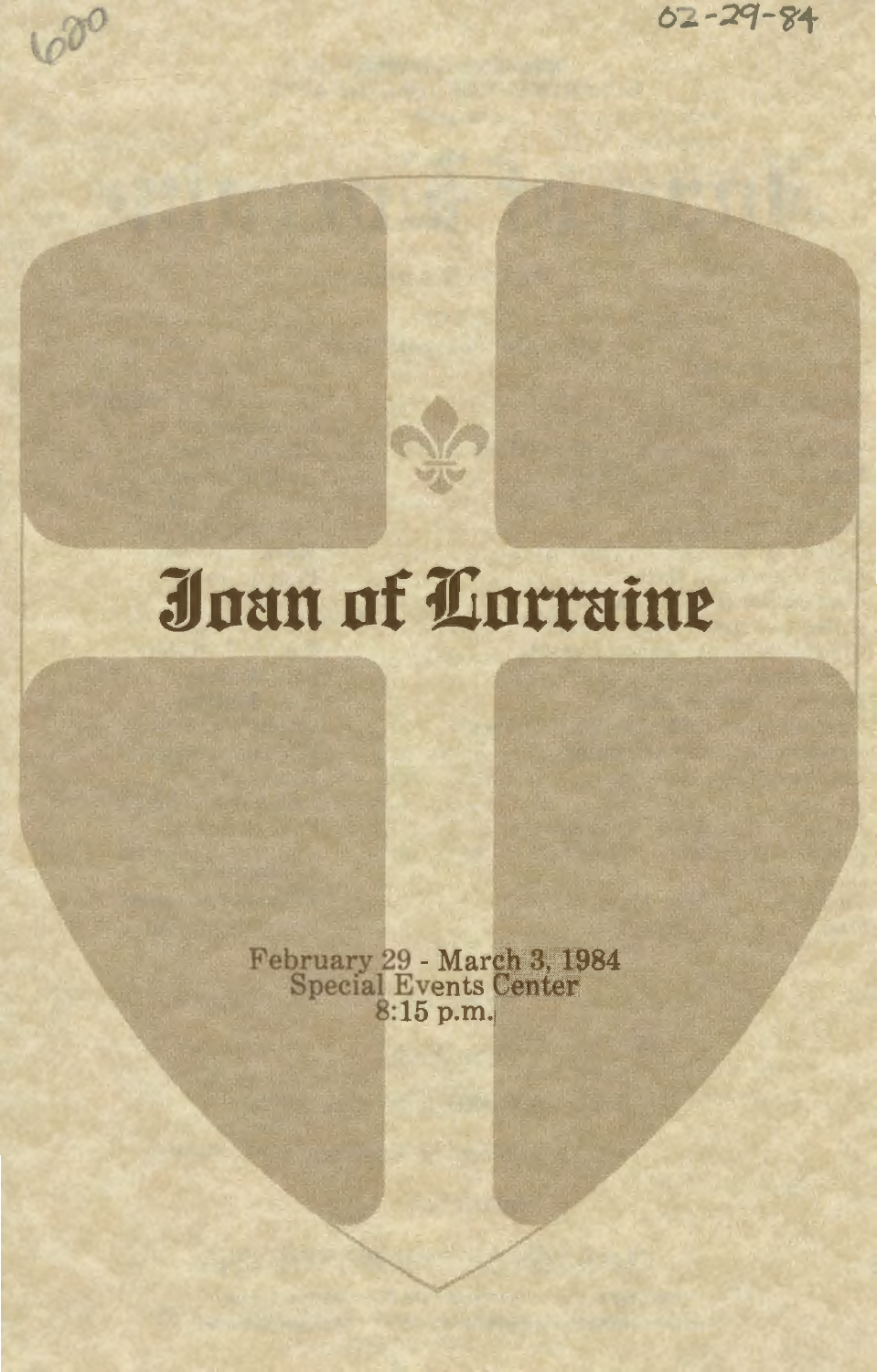**Boise State University DEPARTMENT OF THEATRE ARTS presents** 

# Joan of Lorraine

by Maxwell Anderson

CAST (in order of appearance)

| Masters (The Inquistor) Louard Crumbaugh III           |  |
|--------------------------------------------------------|--|
|                                                        |  |
| Smith (Thomas de Courcelles) (Electrian) Bill McCarter |  |
|                                                        |  |
|                                                        |  |
| Mary Grey (Joan) Shannon Ragland                       |  |
| Quirk (St. Michael) (d'Estivet) Mark Akkerman          |  |
| Miss Reeves (St. Catherine) Pam de Jong                |  |
| Miss Sadler (St. Margaret)Kirstin Allen                |  |
| Abbey (Jacques d'Arc) (Cauchon) Chris Owens            |  |
| Charles Elling (Durand Laxart) Robert E. Riddle        |  |
|                                                        |  |
|                                                        |  |
| Farwell (Jean de Metz) (Executioner) Stevan Frank      |  |
| Garder (Bertrand de Poulengy)Michael Hartwell          |  |
| Les Ward (The Dauphin)Rod Wolfe                        |  |
|                                                        |  |
| Jefferson (George de Tremoille) Paul Rodgers           |  |
| Kipner (Archbishop of Reims) Douglas M. Hoppe          |  |
| Long (Dunois) Jay Pickett                              |  |
| Champlain (Father Massieu)  Michael Hartwell           |  |
|                                                        |  |
|                                                        |  |

#### SETTING

Time: Fall

Place: A theatre in New York

Act I - A Morning Rehearsal

#### Intermission

Act II - The Afternoon Rehearsal

\*Produced by special arrangement with Dramatists Play Service Production funded by Associated Student Body of Boise State University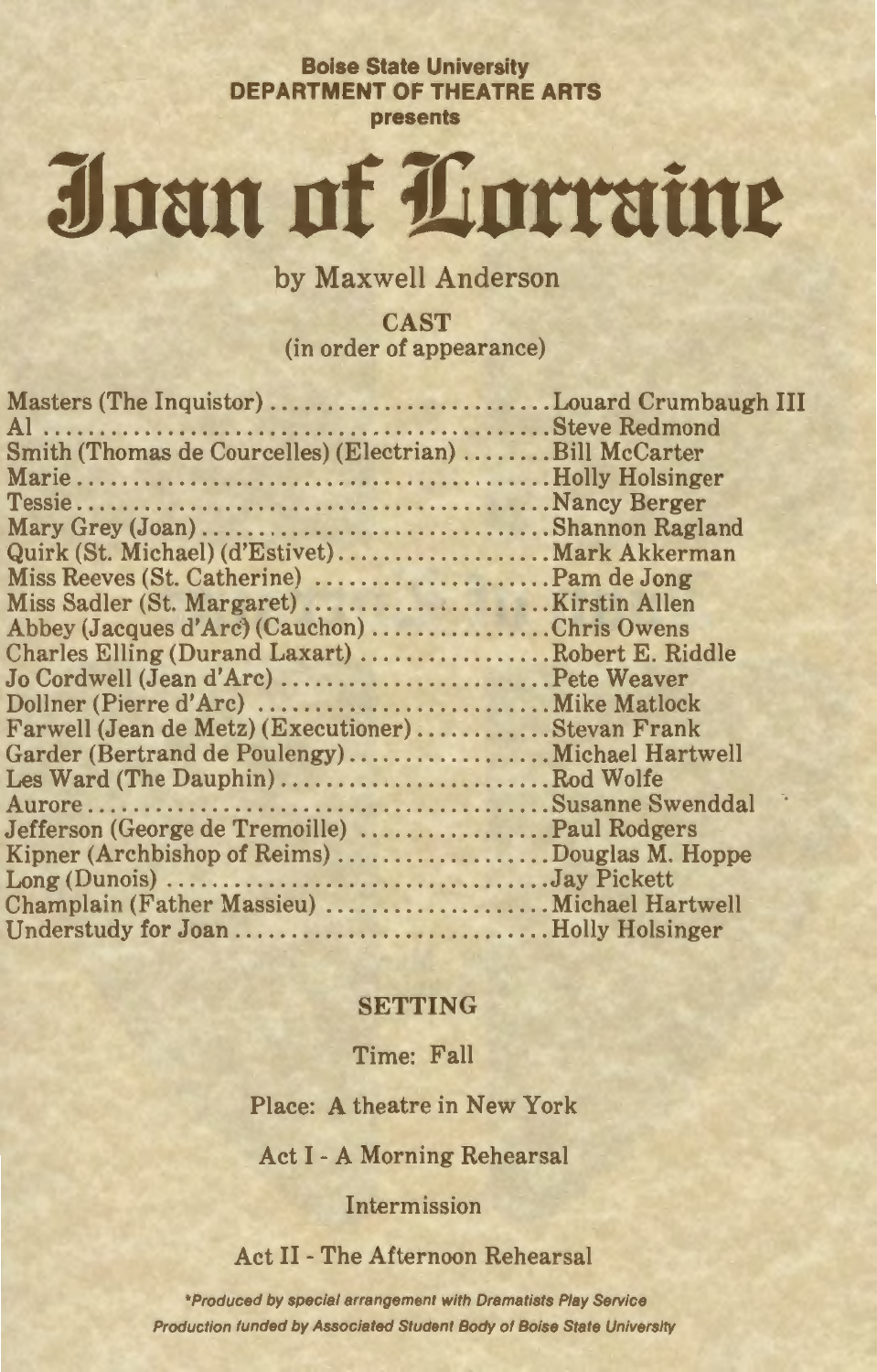#### PRODUCTION STAFF

| Technical DirectorChris Anderson          |                        |
|-------------------------------------------|------------------------|
|                                           |                        |
| Light DesignerLeigh Daniels               |                        |
|                                           |                        |
|                                           |                        |
| House Manager Debbie De Ninno             |                        |
| Assistant Director Jane F. Hoene          |                        |
|                                           |                        |
| Rehearsal AssistantLisa Meredith          |                        |
| Language Consultant Dr. John B. Robertson |                        |
|                                           |                        |
| Box Office Clydeene Babcock               |                        |
|                                           |                        |
|                                           | <b>Heather Nisbett</b> |
| Lobby Dressing Richard Jung               |                        |
|                                           |                        |

#### PRODUCTION CREW

Setting Chris Anderson Mary Graesch Members of Technical Theatre Lab TA 118

Sound Terri Morgan

Lighting Leigh Daniels Gregory Scott-Light Board Operator

**Costumes** Nancy Berger, Head Violet Lynch Anne Schroeder Nancy Lee Painter Members of Theater Unlimited

Publicity Carol Spafford

Properties Kathy Waugh, Head Tara Blanton Jeana Nelson Stevan Frank

Ushers BSU Theatre Department students Members of Theatre Unlimited

#### SPECIAL ACKNOWLEDGEMENTS

Theatre Unlimited, Krause Costumes, Head Shop, Idaho Shakespeare Festival